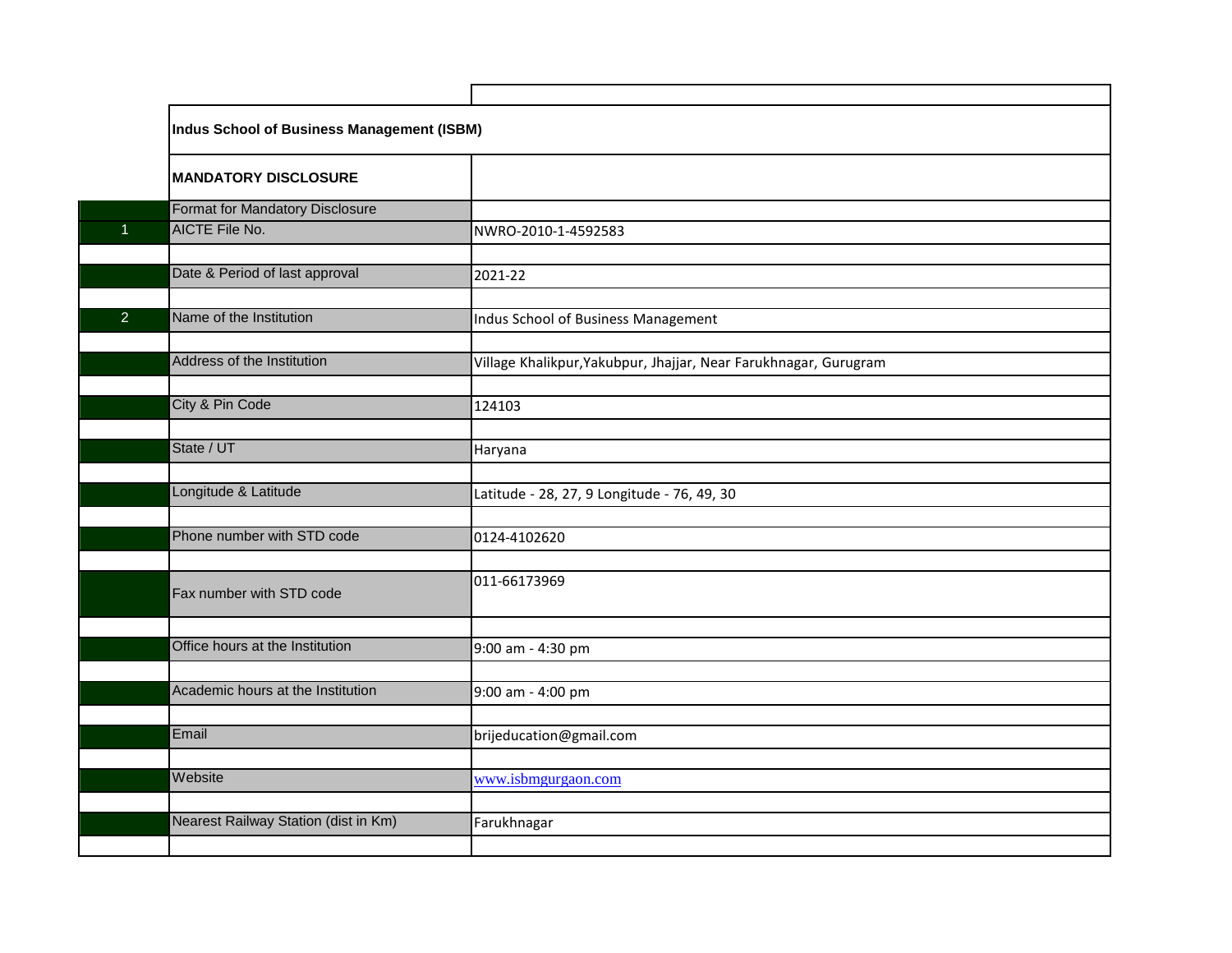|                | Nearest Airport (dist in Km)                        | New Delhi                      |
|----------------|-----------------------------------------------------|--------------------------------|
|                |                                                     |                                |
| $\overline{3}$ | Type of Institution                                 | Unaided - Private              |
|                |                                                     |                                |
|                | Category (1) of the Institution                     | Non Minority                   |
|                |                                                     |                                |
|                | Category (2) of the Institution                     | Co-Ed                          |
|                |                                                     |                                |
| $\overline{4}$ | Name of the organization running the<br>Institution | <b>Brij Educational Trust</b>  |
|                |                                                     |                                |
|                | Type of the organization                            | Trust                          |
|                |                                                     |                                |
|                | Address of the organization                         | A-162 Defence Colony Meerut UP |
|                |                                                     |                                |
|                | <b>Registered with</b>                              | Sub-Registrar Meerut           |
|                |                                                     |                                |
|                | <b>Registration date</b>                            | 18/7/2008                      |
|                |                                                     |                                |
|                | Website of the organization                         | www.isbmgurgaon.com            |
|                |                                                     |                                |
| $\overline{5}$ | Name of the affiliating University                  | <b>NA</b>                      |
|                |                                                     |                                |
|                | <b>Address</b>                                      | <b>NA</b>                      |
|                | Website                                             |                                |
|                |                                                     | <b>NA</b>                      |
|                | Latest affiliation period                           | <b>NA</b>                      |
|                |                                                     |                                |
| $6\phantom{1}$ | Name of Principal / Director                        | Dr. Deepak Bhandari            |
|                |                                                     |                                |
|                | <b>Exact Designation</b>                            | Director                       |
|                |                                                     |                                |
|                | Phone number with STD Code                          | 0124-4057653                   |
|                |                                                     |                                |
|                | Email                                               | director@isbmgurgaon.com       |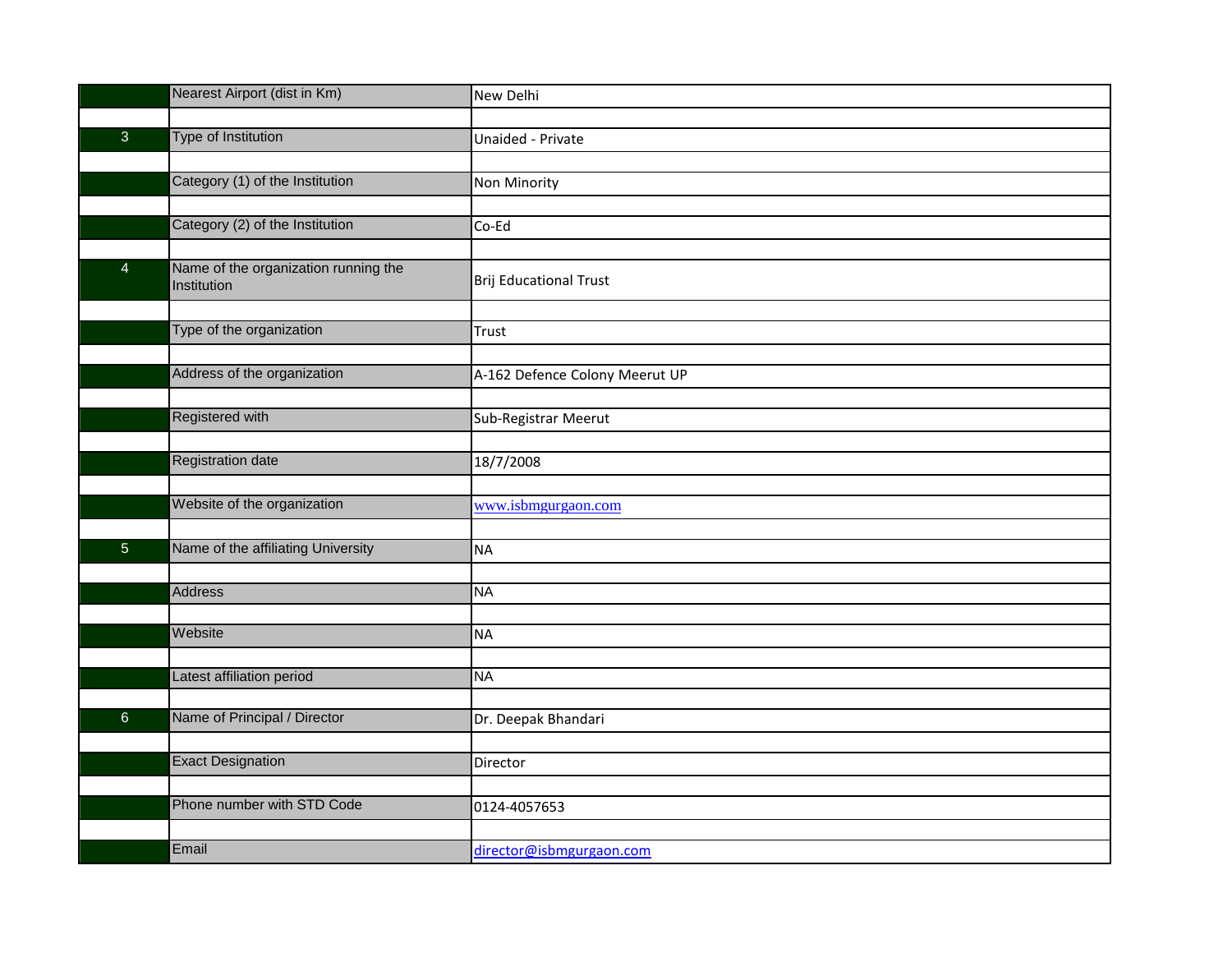|                | <b>Highest Degree</b>                        | Ph. D.        |                                   |                     |                                                                                 |                                     |
|----------------|----------------------------------------------|---------------|-----------------------------------|---------------------|---------------------------------------------------------------------------------|-------------------------------------|
|                |                                              |               |                                   |                     |                                                                                 |                                     |
|                | Field of specialization                      |               | Marketing, HRM                    |                     |                                                                                 |                                     |
|                |                                              |               |                                   |                     |                                                                                 |                                     |
| $\overline{7}$ | <b>Governing Board Members</b>               |               |                                   |                     |                                                                                 |                                     |
|                |                                              |               |                                   |                     |                                                                                 |                                     |
|                |                                              | S.            | Name                              | Designation         | Detail/Qualification                                                            |                                     |
|                |                                              | No<br>1.      | Sh. Ravi                          | Chairman            | B.Com, L.L.B, Chairman, Brij Educational Trust                                  |                                     |
|                |                                              |               | <b>Bhushan</b>                    |                     |                                                                                 |                                     |
|                |                                              | 2.            | Smt<br>Aparna<br>Agarwal          | Member              | M.A. Secretary, Brij Educational Trust                                          |                                     |
|                |                                              | 3.            | Sh.<br>Sanjay                     | Member              | Eminent Industrialist of U.P                                                    |                                     |
|                |                                              |               | Swaroop<br>Bansal                 |                     |                                                                                 |                                     |
|                |                                              | 4.            | Mr.                               | Member              | B.Tech (NIT, Allahabad), PGPM.                                                  |                                     |
|                |                                              |               | Sachin<br>Agarwal                 |                     | Extensive experience in Information Technology                                  |                                     |
|                |                                              | 5.            | Sh. S.M<br>Gupta                  | Member              | MBA from Harvard Business School, Ex-Global<br>Director IBM                     |                                     |
|                |                                              | 6.            | Dr.<br>Prabhu<br>Goel             | Member              | PhD (Carnegie Mellon USA), Gold medalist IIT<br>Kanpur, Venture Capitalist      |                                     |
|                |                                              | 7.            | Mrs.<br>Anchal                    | Member              | Ex-Niftian                                                                      |                                     |
|                |                                              | 8.            | Agarwal<br>Mrs.<br>Sapna<br>Gupta | Member              | B.Tech (Pune) Sr. Realtor                                                       |                                     |
|                |                                              |               |                                   |                     |                                                                                 |                                     |
|                |                                              |               |                                   |                     |                                                                                 |                                     |
|                |                                              |               |                                   |                     |                                                                                 |                                     |
|                |                                              |               |                                   |                     |                                                                                 |                                     |
|                | Frequency of meetings & date of last meeting |               |                                   |                     | Meetings of the Governing Body and Academic Advisory Body are held twice a year |                                     |
|                |                                              |               |                                   |                     |                                                                                 |                                     |
| 8              | Academic Advisory Body                       |               |                                   |                     |                                                                                 |                                     |
|                |                                              | <b>S. NO.</b> | <b>NAME</b>                       |                     | <b>DESIGNATION</b>                                                              | <b>BRIEF BACKGROUND</b>             |
|                |                                              | 1.            |                                   | Sh. Ravi Bhushan    | Chairman                                                                        | Chairman, Brij Educational<br>Trust |
|                |                                              |               |                                   |                     |                                                                                 | Ex. Director International          |
|                |                                              |               |                                   |                     |                                                                                 | Programs Yale School of             |
|                |                                              | 2.            |                                   | Prof. Manjula Shyam | Member                                                                          | Management, U.S.A,                  |
|                |                                              |               |                                   |                     |                                                                                 | Viciting Professor at IIM           |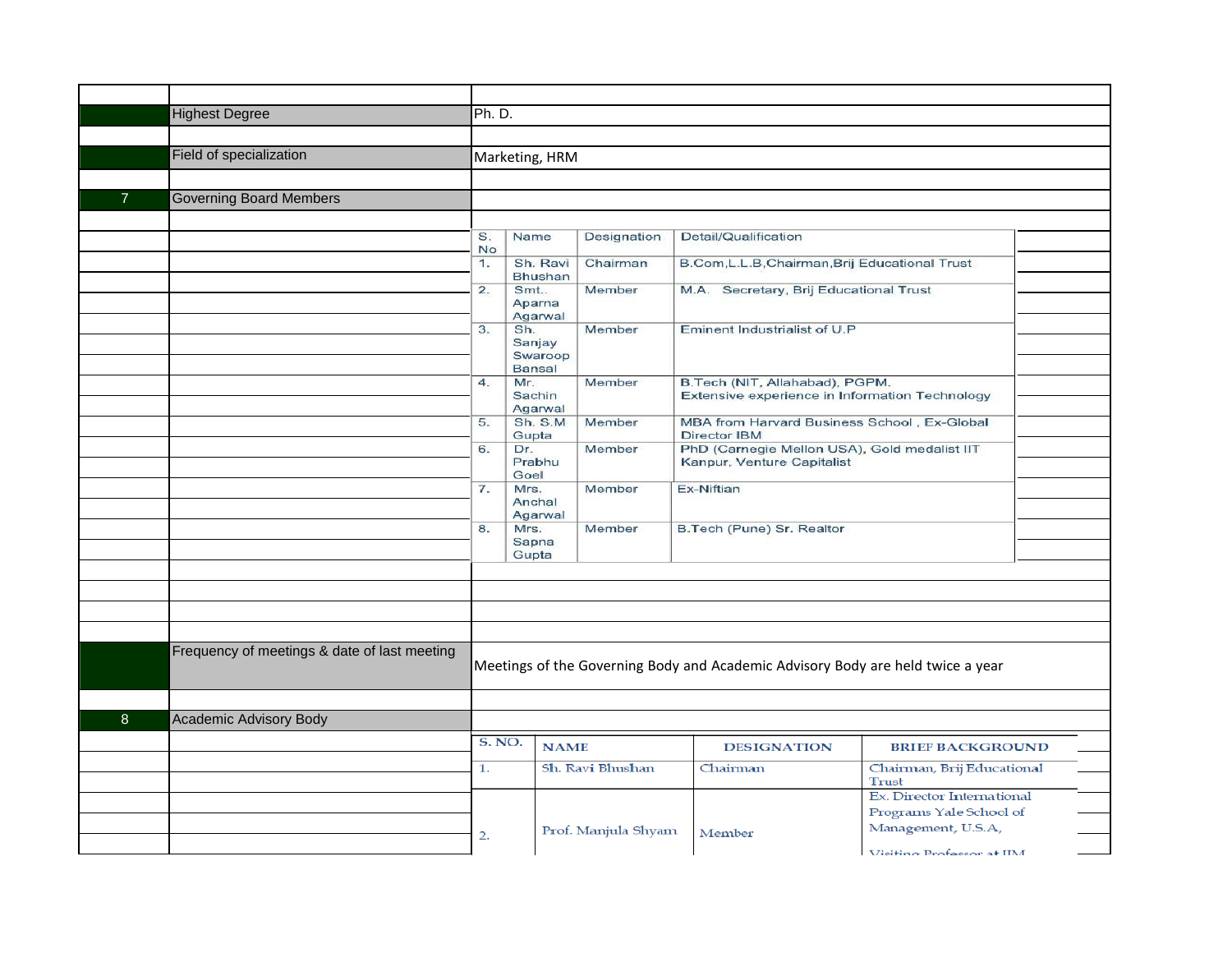|   |                                              |                |                                                                                 |                                                                                                                         | visiting riotessor at mvi,<br>Ahmedabad                                                |
|---|----------------------------------------------|----------------|---------------------------------------------------------------------------------|-------------------------------------------------------------------------------------------------------------------------|----------------------------------------------------------------------------------------|
|   |                                              |                |                                                                                 |                                                                                                                         |                                                                                        |
|   |                                              |                |                                                                                 |                                                                                                                         | Ex-Dean at Management<br>Development Institute (MDI)<br><b>Gurgaon</b>                 |
|   |                                              | З.             | Prof. S.K. Bhattacharya                                                         | Member                                                                                                                  | Professor of Finance having<br>more than 15 years of<br>experience in Banking Industry |
|   |                                              | 4.             | Dr. Madhulika<br>Kaushik                                                        | Member                                                                                                                  | MBA professor from IGNOU,<br>New Delhi                                                 |
|   |                                              | 5.             | Mr. Sachin Agarwal                                                              | Member                                                                                                                  | B.Tech (NIT, Allahabad),<br>PGPM.                                                      |
|   |                                              |                |                                                                                 |                                                                                                                         | Extensive experience in<br><b>Information Technology</b>                               |
|   |                                              | 6.             | Regional Officer -<br><b>AICTE</b>                                              | Regional Officer<br>AICTE, NWRO<br>Chandigarh                                                                           | Nominee of AICTE<br>Member (Ex-Officio)                                                |
|   |                                              |                |                                                                                 |                                                                                                                         |                                                                                        |
|   |                                              |                |                                                                                 |                                                                                                                         |                                                                                        |
|   | Frequency of meetings & date of last meeting |                | Meetings of the Governing Body and Academic Advisory Body are held twice a year |                                                                                                                         |                                                                                        |
|   |                                              |                |                                                                                 |                                                                                                                         |                                                                                        |
| 9 | <b>Organisational Chart</b>                  | Governing Body | Teaching<br><b>Training &amp;</b><br>Placement<br>Director<br>Library           | <b>HOD Marketing</b><br>Dept.<br><b>HOD HRM</b><br>Dept.<br><b>HOD Finance</b><br>Dept.<br>HOD IB Dept.<br>Computer Lab |                                                                                        |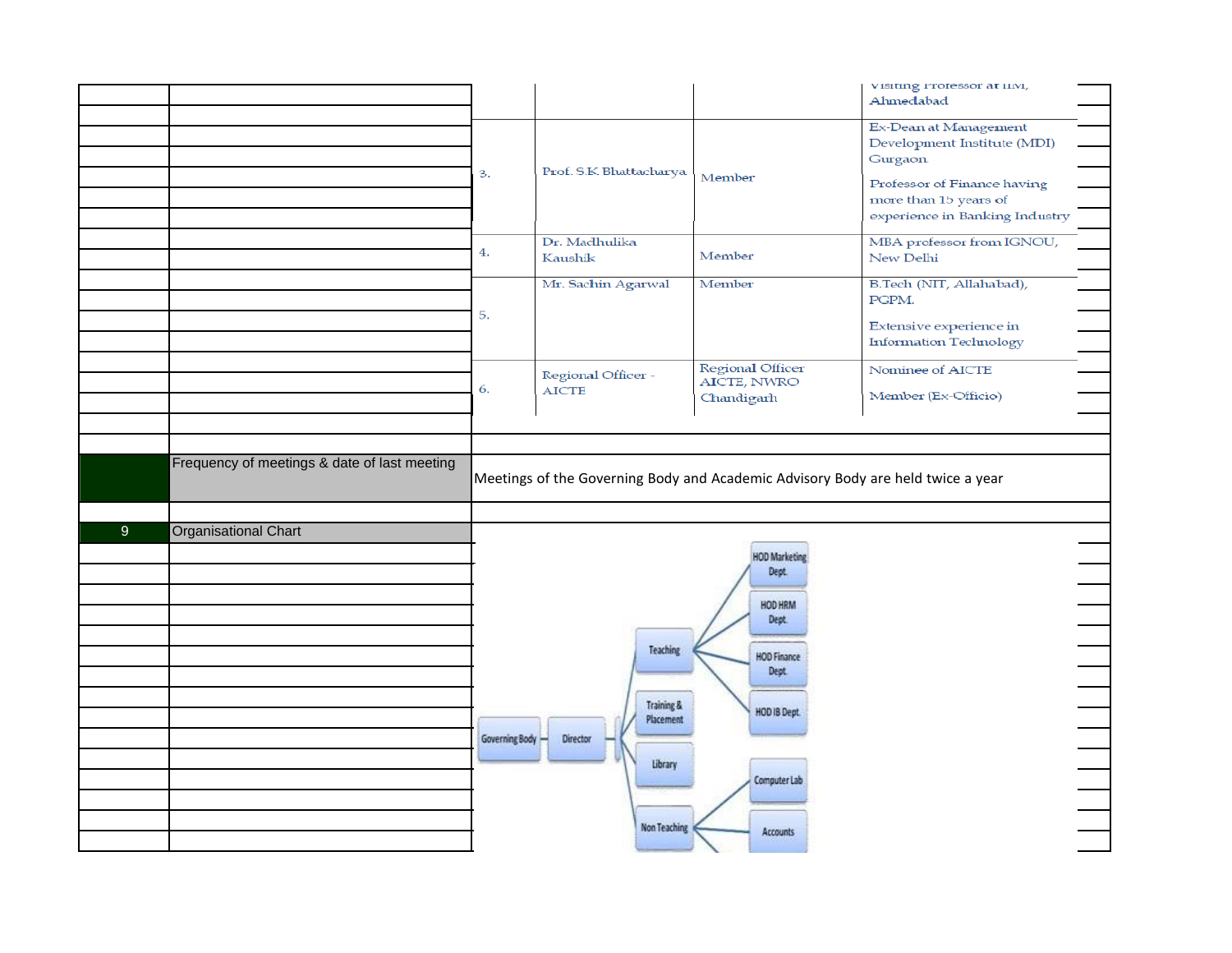|    |                                                                             | Administrato                                                                                                                                                                                                                                                                                                                                                           |
|----|-----------------------------------------------------------------------------|------------------------------------------------------------------------------------------------------------------------------------------------------------------------------------------------------------------------------------------------------------------------------------------------------------------------------------------------------------------------|
|    |                                                                             |                                                                                                                                                                                                                                                                                                                                                                        |
| 10 | Student feedback mechanism on<br>Instutional Governance/faculty performance | Through student feedback proforma                                                                                                                                                                                                                                                                                                                                      |
| 11 | Grievance redressal mechanism for faculty,<br>staff and students            | (a) The staff meetings are held on regular basis. If anybody has any grievance against the faculty,<br>staff and students, then it is amicably settled in the meeting itself. The personal hearings are also<br>given as and when required.<br>(b) For the students a grievance redressal is functional which takes care of all types<br>of grievance of the students. |
| 12 | Name of the Department                                                      | Management                                                                                                                                                                                                                                                                                                                                                             |
|    |                                                                             |                                                                                                                                                                                                                                                                                                                                                                        |
|    | Course                                                                      | PGDM                                                                                                                                                                                                                                                                                                                                                                   |
|    |                                                                             |                                                                                                                                                                                                                                                                                                                                                                        |
|    | Level                                                                       | PG                                                                                                                                                                                                                                                                                                                                                                     |
|    |                                                                             |                                                                                                                                                                                                                                                                                                                                                                        |
|    | Ist year of approval                                                        | 2010                                                                                                                                                                                                                                                                                                                                                                   |
|    | <b>Year wise Sanctioned Intake</b>                                          | $2021:60$ 2020:60<br>2019:60<br>2018:60<br>2017:90<br>2016:120<br>2015:120<br>2014:<br>120<br>2013:120<br>2012:120<br>2011:120<br>2010:120                                                                                                                                                                                                                             |
|    |                                                                             |                                                                                                                                                                                                                                                                                                                                                                        |
|    | % Students passed Out                                                       | 98%                                                                                                                                                                                                                                                                                                                                                                    |
|    |                                                                             | Highest Domestic Salary : 15 lacs per annum                                                                                                                                                                                                                                                                                                                            |
|    | <b>Students Placed</b>                                                      | More than 92 companies hitting on the shore for campus placement last year.                                                                                                                                                                                                                                                                                            |
|    |                                                                             | Highest International Placement of 56 lacs per annum in Scotland UK.                                                                                                                                                                                                                                                                                                   |
|    |                                                                             | Industrial Visits in brands like Maruti Suzuki, Parle G, Bata India, Yakult Danone,<br>Mother Dairy, Rolex Industries and others.                                                                                                                                                                                                                                      |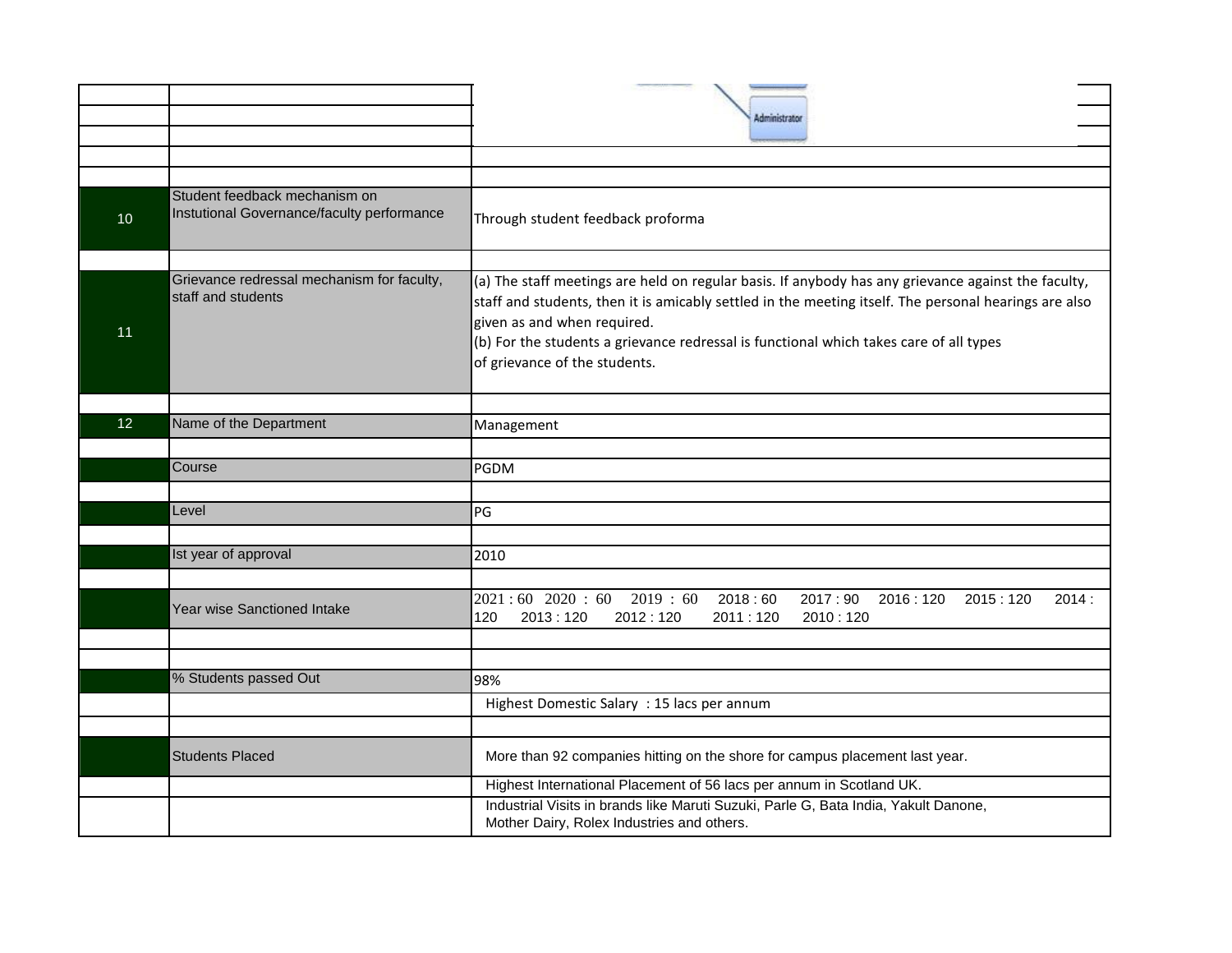|                                         | Major players this season for placements were IBM, Indusind bank, Deloitte, Citibank, Genpact,<br>Samsung, Trident group, E&Y, Axis Bank, HDFC, XL Dynamics, Primavera Management, Fidelity,<br>Leeway hertz, Aon Hewitt, Edelweiss Financial Services, PeopleStrong. Students also got Pre-<br>Placement offer in the companies Binary Semantics, iCresset, A P Moller, Denmark. |
|-----------------------------------------|-----------------------------------------------------------------------------------------------------------------------------------------------------------------------------------------------------------------------------------------------------------------------------------------------------------------------------------------------------------------------------------|
| <b>Placment Statistics</b>              |                                                                                                                                                                                                                                                                                                                                                                                   |
|                                         | Indusind Bank: 4.5 lacs per annum                                                                                                                                                                                                                                                                                                                                                 |
|                                         | Excellent interface of Faculty members from ISB Hyderabad, IIM Bangalore, MICA<br>Ahmedabad, MDI Gurgaon, and others.                                                                                                                                                                                                                                                             |
|                                         | M Indian<br>t.com                                                                                                                                                                                                                                                                                                                                                                 |
| Students opted for Higher Studies       | <b>NA</b>                                                                                                                                                                                                                                                                                                                                                                         |
|                                         |                                                                                                                                                                                                                                                                                                                                                                                   |
| Accreditation Status of the course      | <b>NA</b>                                                                                                                                                                                                                                                                                                                                                                         |
|                                         |                                                                                                                                                                                                                                                                                                                                                                                   |
| <b>Doctoral Courses</b>                 | <b>NA</b>                                                                                                                                                                                                                                                                                                                                                                         |
|                                         |                                                                                                                                                                                                                                                                                                                                                                                   |
| Foreign Collaborations, if any          | <b>NIL</b>                                                                                                                                                                                                                                                                                                                                                                        |
|                                         |                                                                                                                                                                                                                                                                                                                                                                                   |
| <b>Professional Society Memberships</b> | <b>AIMA</b>                                                                                                                                                                                                                                                                                                                                                                       |
|                                         | <b>Guest Lectures / Speakers / Employbility Enhancement Program</b>                                                                                                                                                                                                                                                                                                               |
| <b>Professional activities</b>          | Guest Lectures from top corporates from Accenture Consulting, Genpact,<br>Capgemini, Unilever, Hindustan Times and top B-schools like IIM A, Yale University, Harvard, ISB,<br>MDI, IIM L etc                                                                                                                                                                                     |
| Consultancy activities                  | Workshop on Art of Living, Spiritualism & Management by Ms Susan Chopra (Advanced Angel                                                                                                                                                                                                                                                                                           |
|                                         | Practitioner, Reiki Grand Master) from the United Kingdom at                                                                                                                                                                                                                                                                                                                      |
|                                         | campus.                                                                                                                                                                                                                                                                                                                                                                           |
|                                         |                                                                                                                                                                                                                                                                                                                                                                                   |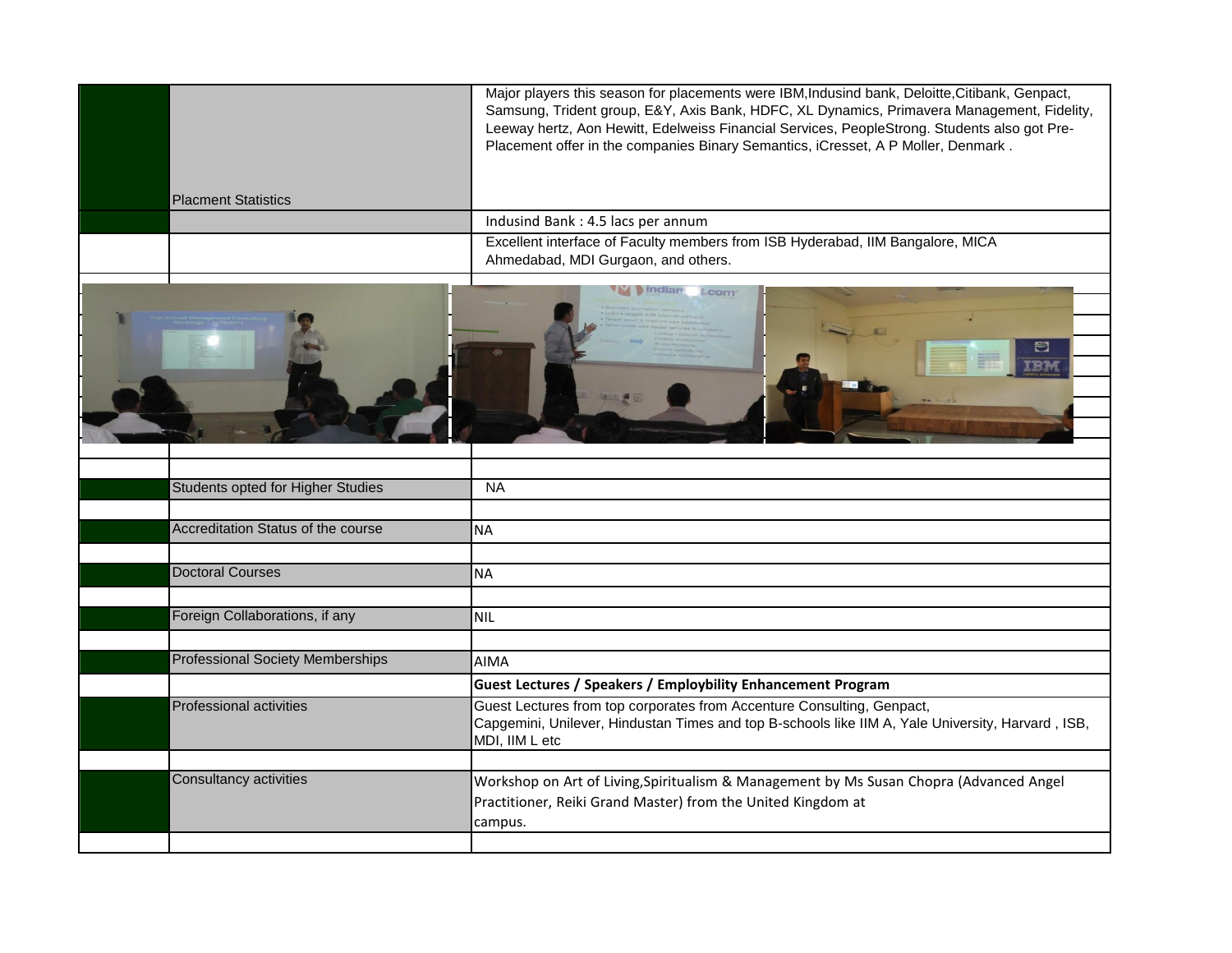|  | Workshop on "Problem Solving using the Evaporating Cloud Method" by Joseph A<br>Hopper.                                                                                                                                                                                                                                                                                                                                                                                                                                                     |
|--|---------------------------------------------------------------------------------------------------------------------------------------------------------------------------------------------------------------------------------------------------------------------------------------------------------------------------------------------------------------------------------------------------------------------------------------------------------------------------------------------------------------------------------------------|
|  |                                                                                                                                                                                                                                                                                                                                                                                                                                                                                                                                             |
|  | Joseph A. Hopper is an accomplished international lecturer and consultant specializing in supply<br>chain, operations planning and inventory management. As Director - India of TOC Institute since<br>2011, he has been associated with Goldratt India for TOC implementations across a variety of<br>Indian manufacturers.                                                                                                                                                                                                                |
|  |                                                                                                                                                                                                                                                                                                                                                                                                                                                                                                                                             |
|  | Guest Lecture by Mr. Arijit Sur, he has 10+ Years of strong experience in Strategy and Consulting<br>with a global outlook spanning across Banking, Technology and Consumer Products. He is an MBA<br>from IIM Ahmedabad 2006.He is currently employed as Engagement Manager with Accenture<br>Consulting in Gurgaon. He has strong experience in Strategy with focus on Corporate Finance and<br>Implementation of Corporate Strategy.He has worked on projects across the globe including Asia,<br>Africa, Middle East and United States. |
|  |                                                                                                                                                                                                                                                                                                                                                                                                                                                                                                                                             |
|  | Guest Lecture by Ms. Shalini Adhaar, Business HR Head, Cargill India. Guest Lecture by Mr.<br>Prashanta Khaitan, Finance Manager, Hindustan Unilever Ltd.                                                                                                                                                                                                                                                                                                                                                                                   |
|  |                                                                                                                                                                                                                                                                                                                                                                                                                                                                                                                                             |
|  | Guest lecture by Mr. Nilajan Mukherjee (AGM-HR, Relaxo Footwear Industries). Guest Lecture by<br>Ms. Neha Chadha, Corporate Trainer, Educationist Group.                                                                                                                                                                                                                                                                                                                                                                                    |
|  |                                                                                                                                                                                                                                                                                                                                                                                                                                                                                                                                             |
|  | Guest lecture by Mr. Gaurav Agarwal, Head- Marketing, Videocon Industries Limited. He delivered<br>the Lecture on - How to execute a brilliant strategy?                                                                                                                                                                                                                                                                                                                                                                                    |
|  |                                                                                                                                                                                                                                                                                                                                                                                                                                                                                                                                             |
|  | Guest lecture by Rajeev Ranjan, CEO (Brannia communications Pvt Ltd.                                                                                                                                                                                                                                                                                                                                                                                                                                                                        |
|  |                                                                                                                                                                                                                                                                                                                                                                                                                                                                                                                                             |
|  | Guest Lecture by: Mr. Karan Bedi, Director, JMD Group at Orientation Program MBA<br>Guest Lecture by Amit Kaickr, Vice-President and National Sales Head at Quikr Homes                                                                                                                                                                                                                                                                                                                                                                     |
|  |                                                                                                                                                                                                                                                                                                                                                                                                                                                                                                                                             |
|  | Guest Lecture by Ms Rashi Gupta from Cargill India                                                                                                                                                                                                                                                                                                                                                                                                                                                                                          |
|  |                                                                                                                                                                                                                                                                                                                                                                                                                                                                                                                                             |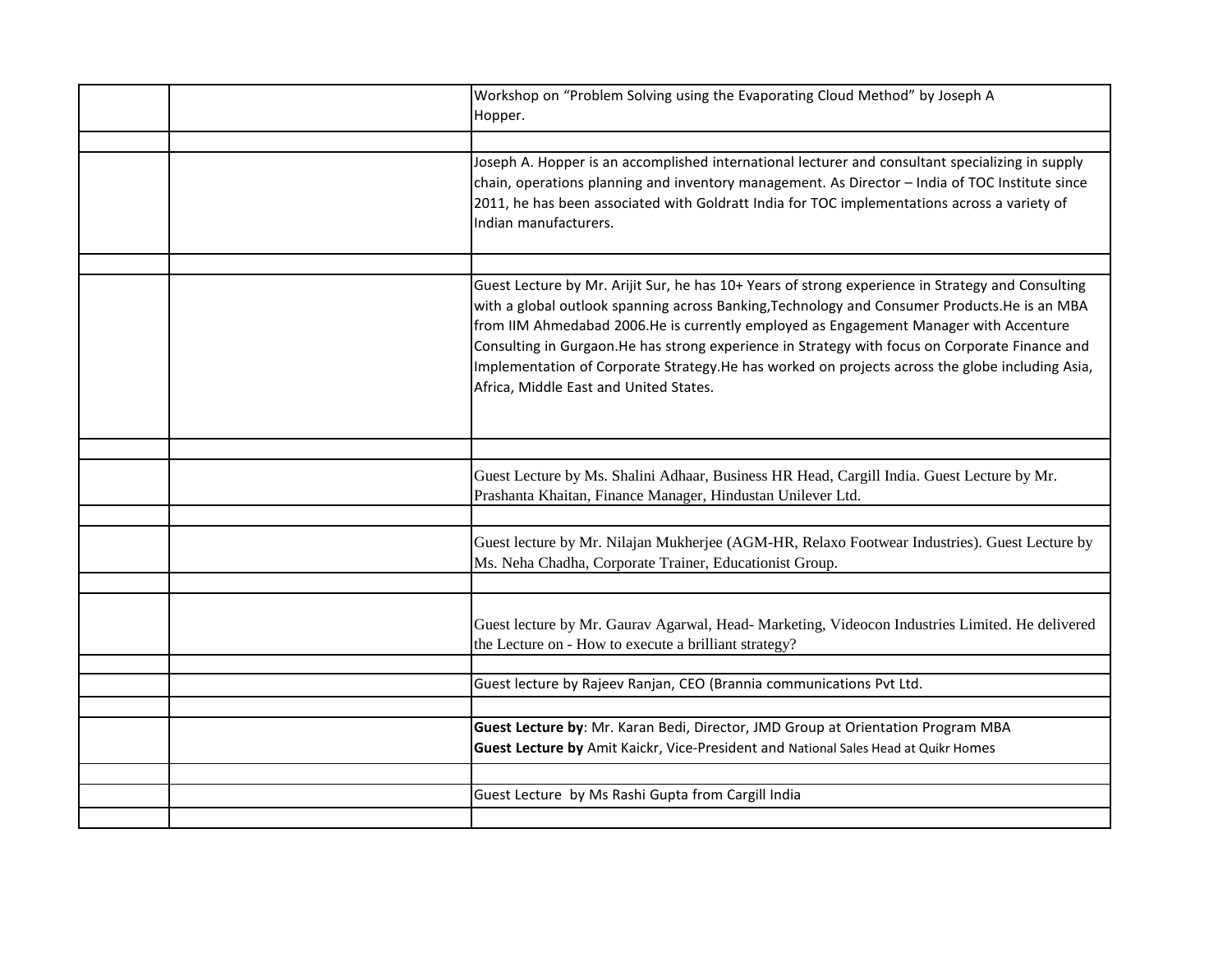|  | Workshop on Leadership by Dr. Kaushik Prakash , Adjunct Professor of Management University of<br>Massachusetts, USA conducted a three day seminar on Leadership. Dr. Prakash completed his<br>Bachelor of Economics, from Harvard University, and his Doctorate of Business Administration from<br>Sloan School of Management, M.I.T. The three day seminar aimed at exploring leadership as it is<br>practiced in corporate and public sector environments. Emphasizing the role of leaders in guiding<br>organizations through turbulent business climates, this seminar will help participants in motivating<br>subordinates and teams, and in crafting strategic visions for their organizations.<br>Topics such as change management, globalization, and human resource<br>management factor strongly into discussions and readings. |
|--|-------------------------------------------------------------------------------------------------------------------------------------------------------------------------------------------------------------------------------------------------------------------------------------------------------------------------------------------------------------------------------------------------------------------------------------------------------------------------------------------------------------------------------------------------------------------------------------------------------------------------------------------------------------------------------------------------------------------------------------------------------------------------------------------------------------------------------------------|
|  |                                                                                                                                                                                                                                                                                                                                                                                                                                                                                                                                                                                                                                                                                                                                                                                                                                           |
|  | Guest Lecture by Dr. Surya P. Mohanty VP & Research Head, Johnson and Johnson, USA delivered<br>guest lecture.                                                                                                                                                                                                                                                                                                                                                                                                                                                                                                                                                                                                                                                                                                                            |
|  | Dr. Mohanty received his doctorate from Yale University, USA (one of the Ivy League universities)<br>back in 1990. With short stint as a faculty at Yale University, he joined IBM Co. in USA in the<br>research division. In 1992, he switched over to Bristol Myers Squ. Pharmaceutical Research<br>Institute and worked till 2000 as a scientist. Since then Dr. Mohanty is working for Johnson and<br>Johnson Pharmaceuticals Research Division as vice president. He is also heading the Research<br>Division with Sixty Eight Scientists having diversified background.                                                                                                                                                                                                                                                             |
|  |                                                                                                                                                                                                                                                                                                                                                                                                                                                                                                                                                                                                                                                                                                                                                                                                                                           |
|  | Guest lecture by Monica Kapur, Senior HR Associate, Capgemini                                                                                                                                                                                                                                                                                                                                                                                                                                                                                                                                                                                                                                                                                                                                                                             |
|  | Monica Kapur is an HR professional with over 14 years of experience in both Core HR operations<br>and strartegic HR consulting. She has experience of working in cross- functional industries like<br>Automotive, Pharmaceutical and Technology. Presently working with Capgemini, a top consulting<br>MNC. She holds a Master's degree in Labor and Human Resource Management from Ohio State<br>University, US.                                                                                                                                                                                                                                                                                                                                                                                                                         |
|  |                                                                                                                                                                                                                                                                                                                                                                                                                                                                                                                                                                                                                                                                                                                                                                                                                                           |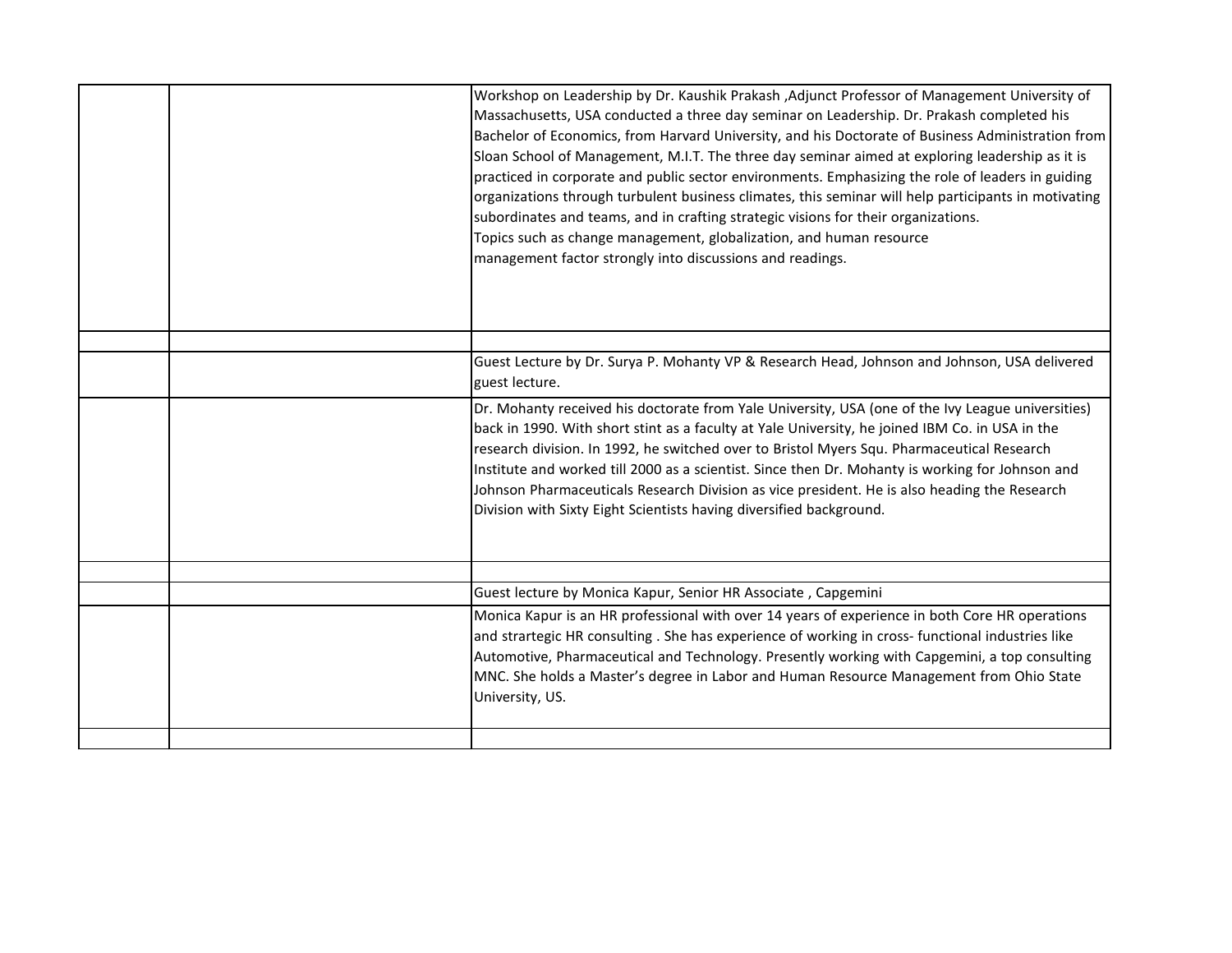|      |                                            | Guest Lecture by Dr. Manjula Shyam has had an illustrious career as an educator spanning more<br>than three decades. She served as the Director of International Executive Programs at the School of<br>Management at Yale University, taught MBA students as a Professor of International Business and<br>served as Director of International Programs at the business school of Carnegie Mellon University,<br>and prior to that, served as a Professor of International Relations at the University of Minnesota<br>and George Williams College. She was a Visiting Professor at IIM, Ahmedabad in 1981-82. As a<br>university administrator in the United States she set up international exchange programs with over<br>a dozen universities in Asia and Europe. She founded and directed a Summer Institute for<br>enhancing and enriching the MBA curricula for international students at Carnegie Mellon<br>University. She initiated, directed and organized over 50 executive programs for very senior level<br>executives from Asia, Europe and Latin America in addition to the United States. She is the author<br>of three books and over a dozen research articles in refereed international journals. |
|------|--------------------------------------------|-----------------------------------------------------------------------------------------------------------------------------------------------------------------------------------------------------------------------------------------------------------------------------------------------------------------------------------------------------------------------------------------------------------------------------------------------------------------------------------------------------------------------------------------------------------------------------------------------------------------------------------------------------------------------------------------------------------------------------------------------------------------------------------------------------------------------------------------------------------------------------------------------------------------------------------------------------------------------------------------------------------------------------------------------------------------------------------------------------------------------------------------------------------------------------------------------------------------------|
|      |                                            |                                                                                                                                                                                                                                                                                                                                                                                                                                                                                                                                                                                                                                                                                                                                                                                                                                                                                                                                                                                                                                                                                                                                                                                                                       |
|      | Grants fetched                             | NIL                                                                                                                                                                                                                                                                                                                                                                                                                                                                                                                                                                                                                                                                                                                                                                                                                                                                                                                                                                                                                                                                                                                                                                                                                   |
|      | Interaction with Professional Institutions | <b>AIMA</b>                                                                                                                                                                                                                                                                                                                                                                                                                                                                                                                                                                                                                                                                                                                                                                                                                                                                                                                                                                                                                                                                                                                                                                                                           |
|      |                                            |                                                                                                                                                                                                                                                                                                                                                                                                                                                                                                                                                                                                                                                                                                                                                                                                                                                                                                                                                                                                                                                                                                                                                                                                                       |
| 13.1 | Name of Teaching Staff                     | Dr. Deepak Bhandari                                                                                                                                                                                                                                                                                                                                                                                                                                                                                                                                                                                                                                                                                                                                                                                                                                                                                                                                                                                                                                                                                                                                                                                                   |
|      | Designation                                | Director                                                                                                                                                                                                                                                                                                                                                                                                                                                                                                                                                                                                                                                                                                                                                                                                                                                                                                                                                                                                                                                                                                                                                                                                              |
|      |                                            |                                                                                                                                                                                                                                                                                                                                                                                                                                                                                                                                                                                                                                                                                                                                                                                                                                                                                                                                                                                                                                                                                                                                                                                                                       |
|      | Department                                 | Management                                                                                                                                                                                                                                                                                                                                                                                                                                                                                                                                                                                                                                                                                                                                                                                                                                                                                                                                                                                                                                                                                                                                                                                                            |
|      | Date of Joining the Institution            | 1/3/2022                                                                                                                                                                                                                                                                                                                                                                                                                                                                                                                                                                                                                                                                                                                                                                                                                                                                                                                                                                                                                                                                                                                                                                                                              |
|      | Qualifications with Class/Grade            | P.hd., MBA, M.A.                                                                                                                                                                                                                                                                                                                                                                                                                                                                                                                                                                                                                                                                                                                                                                                                                                                                                                                                                                                                                                                                                                                                                                                                      |
|      | <b>Total Experience in Years</b>           | Teaching 20 yrs.<br>Industry . 02                                                                                                                                                                                                                                                                                                                                                                                                                                                                                                                                                                                                                                                                                                                                                                                                                                                                                                                                                                                                                                                                                                                                                                                     |
| 13.2 | Name of Teaching Staff                     | Soumendra Roy                                                                                                                                                                                                                                                                                                                                                                                                                                                                                                                                                                                                                                                                                                                                                                                                                                                                                                                                                                                                                                                                                                                                                                                                         |
|      |                                            |                                                                                                                                                                                                                                                                                                                                                                                                                                                                                                                                                                                                                                                                                                                                                                                                                                                                                                                                                                                                                                                                                                                                                                                                                       |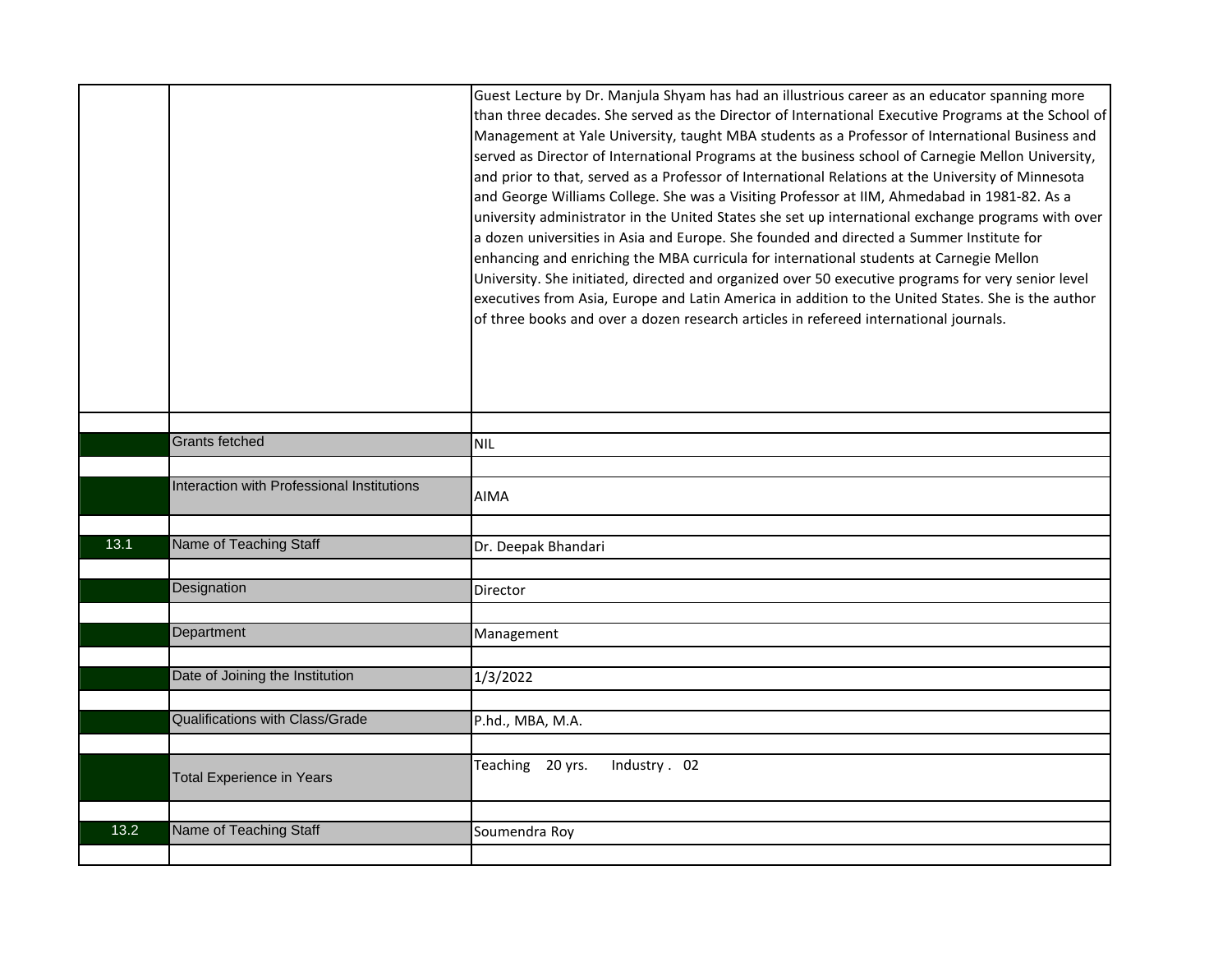|      | Designation                            | <b>Assistant Professor</b> |
|------|----------------------------------------|----------------------------|
|      |                                        |                            |
|      | Department                             | Management                 |
|      |                                        |                            |
|      | Date of Joining the Institution        | 1/9/2016                   |
|      |                                        |                            |
|      | Qualifications with Class/Grade        | AICWA, B. Com              |
|      |                                        |                            |
| 13.3 | Name of Teaching Staff                 | Kritika Gupta              |
|      |                                        |                            |
|      | Designation                            | Assistant Professor        |
|      |                                        |                            |
|      | Department                             | Management                 |
|      |                                        |                            |
|      | Date of Joining the Institution        | 4/1/2020                   |
|      |                                        |                            |
|      | <b>Qualifications with Class/Grade</b> | M.TECH.                    |
|      |                                        |                            |
| 13.4 | Name of Teaching Staff                 | Arunodaya Ojha             |
|      |                                        |                            |
|      | Designation                            | <b>Assistant Professor</b> |
|      |                                        |                            |
|      | Department                             | Management                 |
|      |                                        |                            |
|      | Date of Joining the Institution        | 23/3/2021                  |
|      |                                        |                            |
|      | Qualifications with Class/Grade        | M.Com, B.Com, CS           |
|      |                                        |                            |
| 13.5 | Name of Teaching Staff                 | Rajiva Ranjan              |
|      |                                        |                            |
|      | Designation                            | <b>Assistant Professor</b> |
|      |                                        |                            |
|      | Department                             | Management                 |
|      |                                        |                            |
|      | Date of Joining the Institution        | 15/2/2021                  |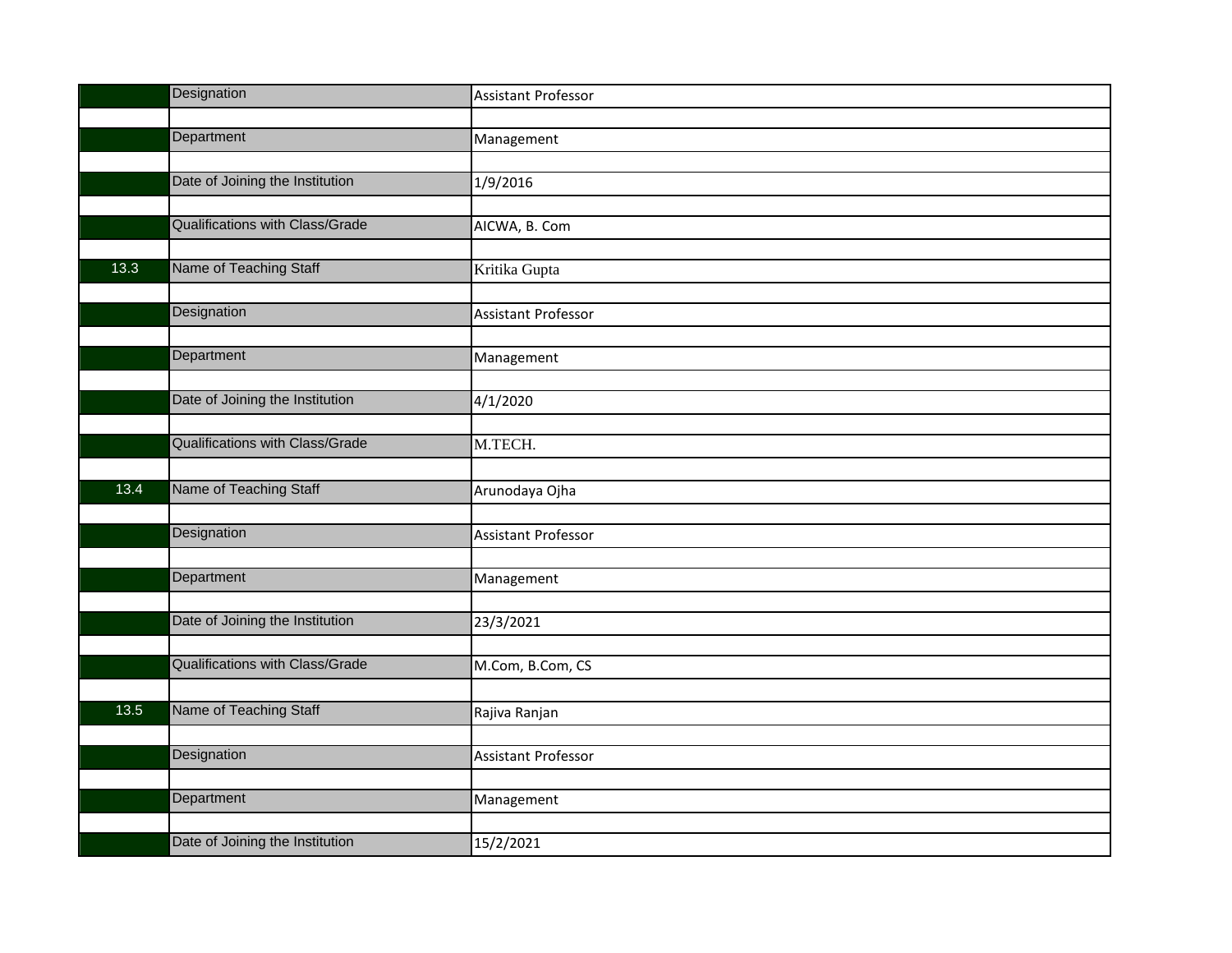|      | Qualifications with Class/Grade           | <b>PGDBM</b>                       |
|------|-------------------------------------------|------------------------------------|
|      |                                           |                                    |
| 13.6 | Name of Teaching Staff                    | Shiwangi Puja                      |
|      |                                           |                                    |
|      | Designation                               | <b>Assistant Professor</b>         |
|      |                                           |                                    |
|      | Department                                | Management                         |
|      |                                           |                                    |
|      | Date of Joining the Institution           | 27/01/2022                         |
|      |                                           |                                    |
|      | Qualifications with Class/Grade           | MBA, B.TECH.                       |
|      |                                           |                                    |
|      |                                           |                                    |
| 14   | Admission quota                           | As per AICTE Regulations           |
|      |                                           |                                    |
|      | Fees in rupees                            | As per the AICTE guidelines        |
|      |                                           |                                    |
|      |                                           |                                    |
|      |                                           |                                    |
|      | Number of Fee Waivers offered             | <b>NIL</b>                         |
|      |                                           |                                    |
|      | <b>Admission Calender</b>                 | As per AICTE guidelines / calender |
|      |                                           |                                    |
|      | PIO quota                                 | No                                 |
|      |                                           |                                    |
| 15   | Infrastructural information               |                                    |
|      |                                           |                                    |
|      | <b>Classroom/Tutorial Room facilities</b> |                                    |
|      |                                           |                                    |
|      |                                           |                                    |
|      |                                           |                                    |
|      |                                           |                                    |
|      |                                           |                                    |
|      |                                           |                                    |
|      |                                           |                                    |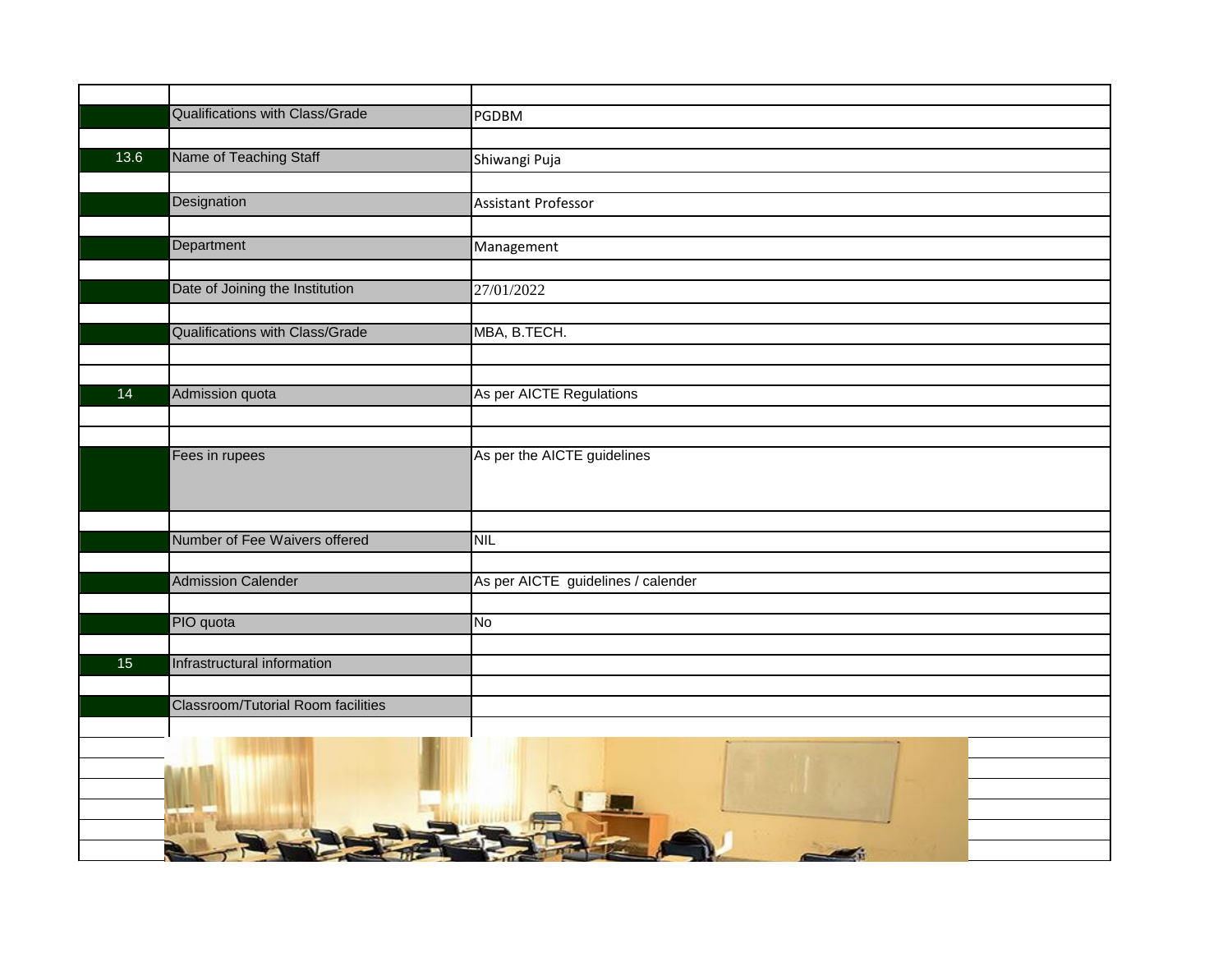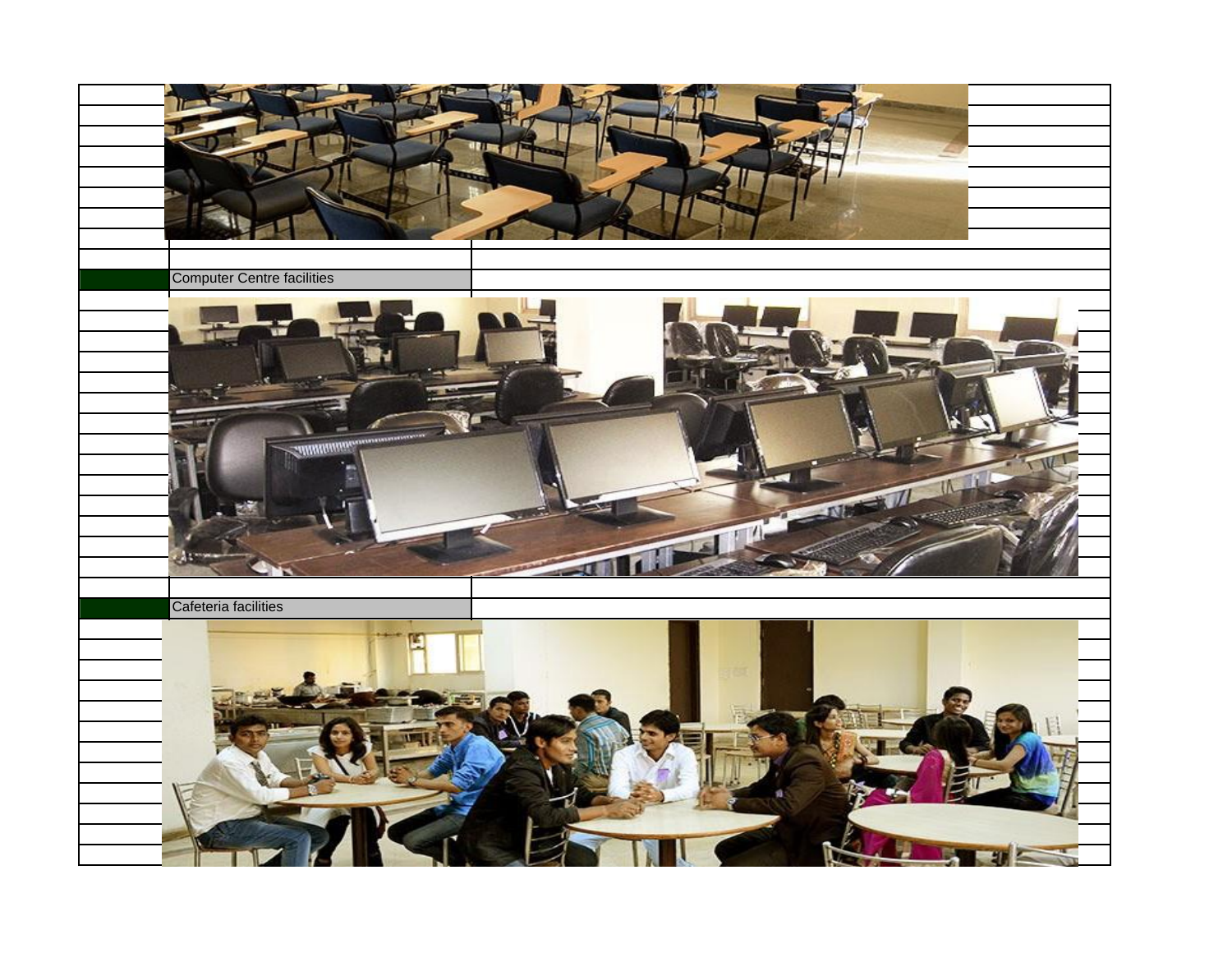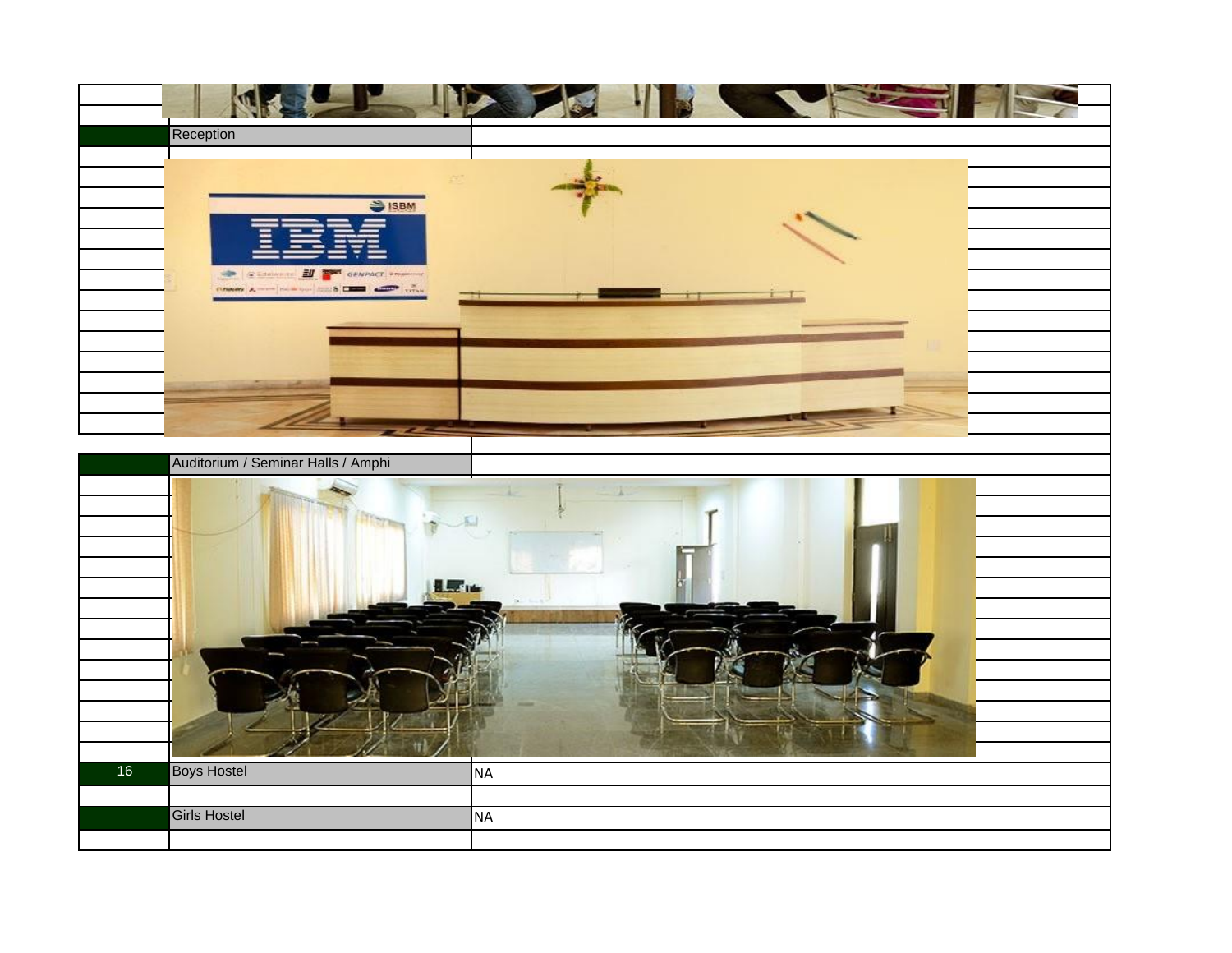| 17 | <b>Academic Sessions</b>         | 2021-22                                                                                                                                                                                                                                                                                                                                                  |
|----|----------------------------------|----------------------------------------------------------------------------------------------------------------------------------------------------------------------------------------------------------------------------------------------------------------------------------------------------------------------------------------------------------|
|    |                                  |                                                                                                                                                                                                                                                                                                                                                          |
|    | Examination system, Year / Sem   | Tri-mester                                                                                                                                                                                                                                                                                                                                               |
|    |                                  |                                                                                                                                                                                                                                                                                                                                                          |
|    |                                  |                                                                                                                                                                                                                                                                                                                                                          |
| 18 | <b>Counseling / Mentoring</b>    | All the faculty members act as mentors for a particular group of students assigned.                                                                                                                                                                                                                                                                      |
|    |                                  |                                                                                                                                                                                                                                                                                                                                                          |
|    | <b>Career Counseling</b>         | The Institute also takes the help of professional career counsellor as and when<br>required.                                                                                                                                                                                                                                                             |
|    |                                  |                                                                                                                                                                                                                                                                                                                                                          |
|    | <b>Student Insurance</b>         | Yes                                                                                                                                                                                                                                                                                                                                                      |
|    |                                  |                                                                                                                                                                                                                                                                                                                                                          |
| 19 | <b>Students Activity</b>         |                                                                                                                                                                                                                                                                                                                                                          |
|    |                                  |                                                                                                                                                                                                                                                                                                                                                          |
|    | <b>Cultural activities</b>       | The institute organizes fresher's function, Diwali function and The Institute organises cultural<br>activities on the occasion of Annual Prize Distribution Function. The students also regularly<br>participate in cultural activities on the assigned weekly activities. Debates, Slogan & Poster<br>competition, Treasure Hund, MAGNUS'17,<br>Quizzer |
|    |                                  |                                                                                                                                                                                                                                                                                                                                                          |
|    | Sports activities                | The Institute organised different types of sports activities like; Cricket, Badminton,<br>Table-Tennis, Carrom, etc. on regular basis.                                                                                                                                                                                                                   |
|    |                                  |                                                                                                                                                                                                                                                                                                                                                          |
|    | Literary activities              | The literary activities are organised round the clock. The students also present papers in different<br>workshop and seminar, etc. held in the Institute itself and outside. The Institute regularly organises<br>weekly activity day involving different type of literary<br>activities.                                                                |
|    |                                  |                                                                                                                                                                                                                                                                                                                                                          |
|    | <b>Industrial Visits / Tours</b> | Industrial visit and tour are organised on regular basis. Industrial Visits in brands like<br>Maruti Suzuki, Relaxo, Parle G, Bata India, Yakult Danone, Mother Dairy, Rolex Industries,<br>Panasonic, and others.                                                                                                                                       |
|    |                                  |                                                                                                                                                                                                                                                                                                                                                          |
|    |                                  |                                                                                                                                                                                                                                                                                                                                                          |